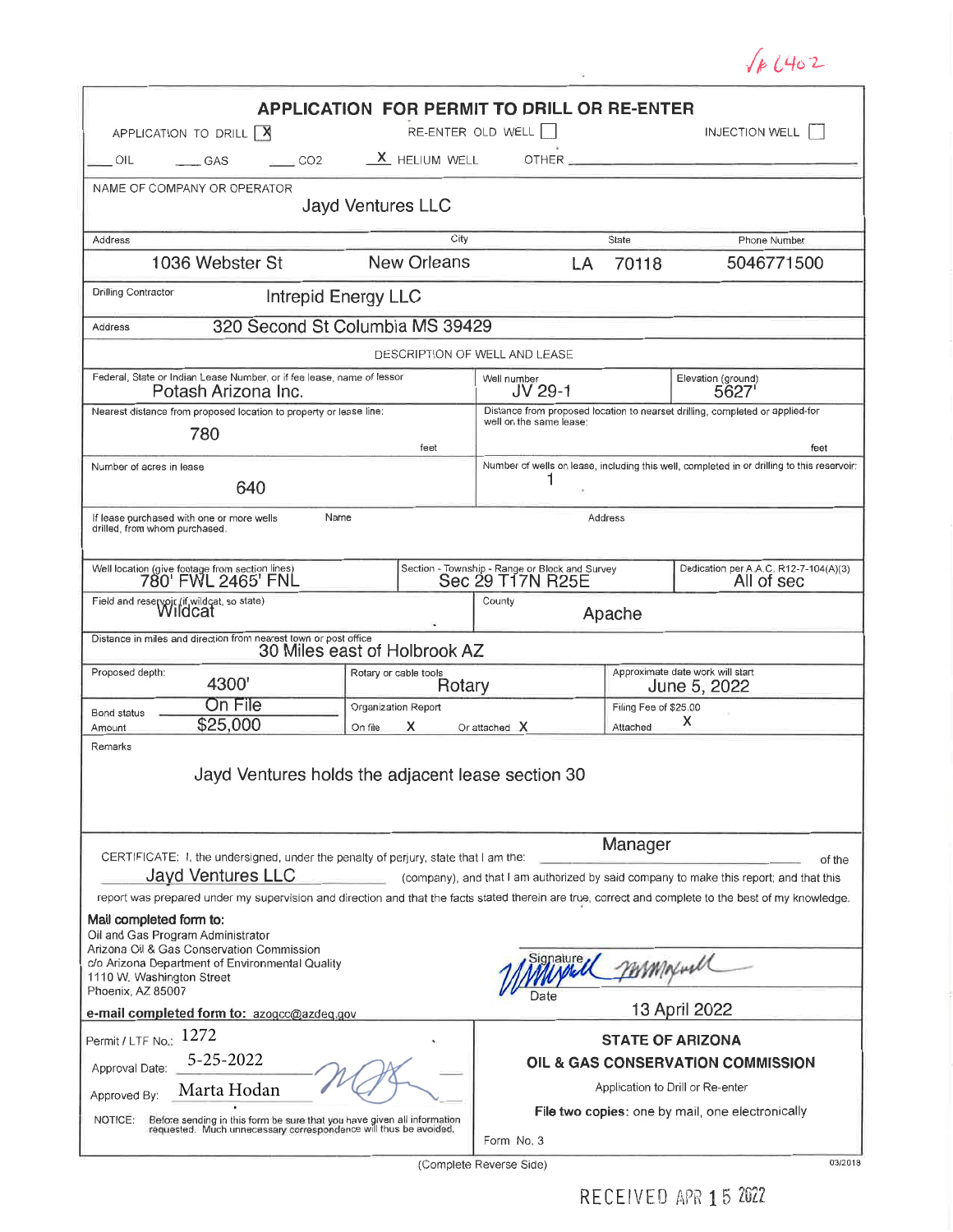- 1. Operator shall outline on the plat the acreage dedicated to the well in compliance with A.A.C. R12-7-107.
- 2. A registered surveyor shall show on the plat the location of the well and certify this information in the space provided.
- 3. ALL DISTANCES SHOWN ON THE PLAT MUST BE FROM THE OUTER BOUNDARIES OF THE SECTION.
- YES X NO 4. Is the operator the only owner in the dedicated acreage outlined on the plat below?
- 5. If the answer to question four is no, have the interests of all owners been consolidated by communitization agreement or otherwise? YES NO If answer is yes, give type of consolidation
- 6. If the answer to question four is no, list all the owners and their respective interests below:



PROPOSED CASING PROGRAM

| Size of Casing | Weight | Grade & Type | Top   | <b>Bottom</b> | Cementing Depths | Sacks Cement | Type |
|----------------|--------|--------------|-------|---------------|------------------|--------------|------|
| 13.5           | a,     | Jsed         | surt  | 20'           | surf-20'         |              |      |
| 9.625          | 36     | J55          | surf  | 1232'         | surf-1232'       | 550          | prem |
|                | 23     | J55          | 1225' | 4300'         | 1225'-4300'      | 510          | prem |
|                |        |              |       |               |                  |              |      |